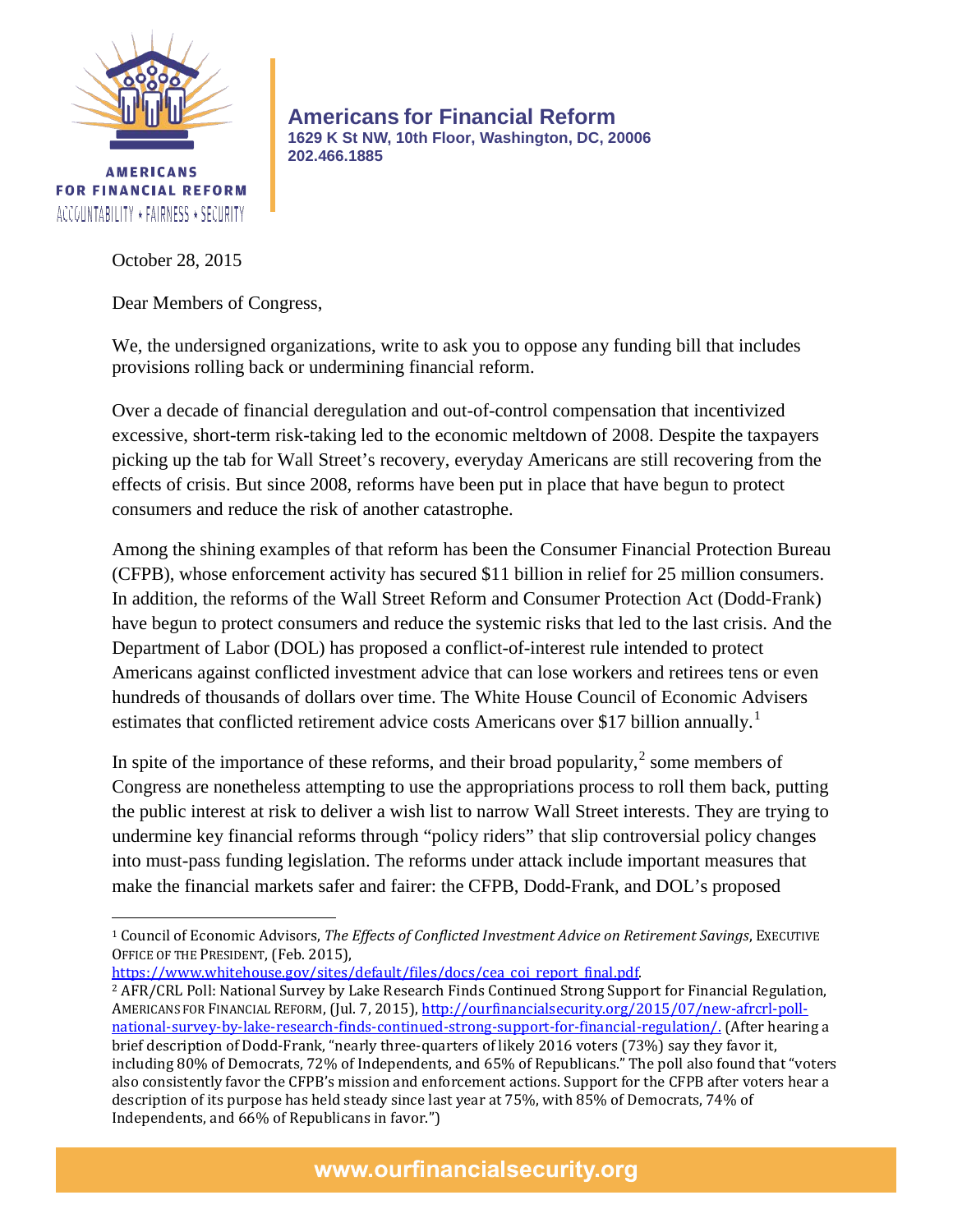conflict-of-interest rule. Among the many examples of wildly inappropriate uses of the appropriations process are:

- The House Appropriations Committee's 2016 Financial Services and General Government (FSGG) appropriations bill included a provision to remove independent funding for the CFPB, a limitation not placed on the Federal Deposit Insurance Corporation, the Office of the Comptroller of the Currency, or the Federal Reserve.<sup>[3](#page-1-0)</sup> And the appropriations process has also been used to wage targeted attacks on proposed CFPB rulemakings: The House Appropriations Committee also approved an amendment to the FSGG funding bill that would interfere with the CFPB's ability to protect consumers from unfair forced arbitration clauses buried in the fine print of many consumer contracts.[4](#page-1-1)
- The Senate Appropriations Committee approved a bill this July that incorporated over 200 pages of non-appropriations legislation attacking Dodd-Frank. This highly controversial legislation was rejected by every Democrat on the Banking Committee, but passed on a narrow party-line vote. The bill contained rollbacks of crucial protections affecting everything from risk management at giant financial institutions to safeguards against the kinds of toxic subprime mortgages that caused the financial crisis.<sup>[5](#page-1-2)</sup>
- In June, both the House and Senate Appropriations Committee passed legislation that included a rider that would have prevented the DOL from finalizing or implementing the proposed conflict of interest rule.

[Two-thirds of likely voters](http://ourfinancialsecurity.org/blogs/wp-content/ourfinancialsecurity.org/uploads/2015/07/presentation.AFR_.subset.070815.pdf) believe that we need more regulation of the financial industry, not less.<sup>[6](#page-1-3)</sup> After the terrible lesson of the financial crisis, the least we can expect is that any reversal of the progress we have made in making the financial system more stable, more fair, and more transparent be debated and voted on as a stand alone measure in an open process. The budget is not the place to try to force through provisions that are dangerous to economic stability, would not pass alone, or that the President would likely veto.

We urge Members of Congress and Senators to oppose any flawed funding proposals that undermine the CFPB, the Dodd-Frank Act, the DOL's conflict-of-interest rule, or other financial reform legislation or regulations.

l

<span id="page-1-0"></span><sup>3</sup> Letter to Congress: AFR, 22 Organizations Urge Congress Not to Undermine the CFPB, SEC, AMERICANS FOR FINANCIAL REFORM (Jun. 16, 2015), [http://ourfinancialsecurity.org/2015/06/letter-to-congress-afr-22](http://ourfinancialsecurity.org/2015/06/letter-to-congress-afr-22-organizations-urge-congress-not-to-undermine-the-cfpb-sec/) [organizations-urge-congress-not-to-undermine-the-cfpb-sec/.](http://ourfinancialsecurity.org/2015/06/letter-to-congress-afr-22-organizations-urge-congress-not-to-undermine-the-cfpb-sec/)

<span id="page-1-1"></span><sup>4</sup> Lisa Gilbert, *House Financial Services Spending Bill Filled With Damaging, Ideological Policy Riders*, PUBLIC CITIZEN, (Jun. 17, 2015), http://www.citizen.org/pressroom/pressroomredirect.cfm?ID=5555.

<span id="page-1-2"></span><sup>5</sup> Letter to Congress: AFR, 23 Organizations Oppose Chairman Shelby's "Financial Regulatory Improvement Act of 2015," AMERICANS FOR FINANCIAL REFORM, (May 20, 2015),

[http://ourfinancialsecurity.org/2015/05/letter-to-congress-afr-23-organizations-oppose-chairman-shelbys](http://ourfinancialsecurity.org/2015/05/letter-to-congress-afr-23-organizations-oppose-chairman-shelbys-financial-regulatory-improvement-act-of-2015/)[financial-regulatory-improvement-act-of-2015/.](http://ourfinancialsecurity.org/2015/05/letter-to-congress-afr-23-organizations-oppose-chairman-shelbys-financial-regulatory-improvement-act-of-2015/)

<span id="page-1-3"></span><sup>6</sup> AFR/CRL Poll, *supra* note 2.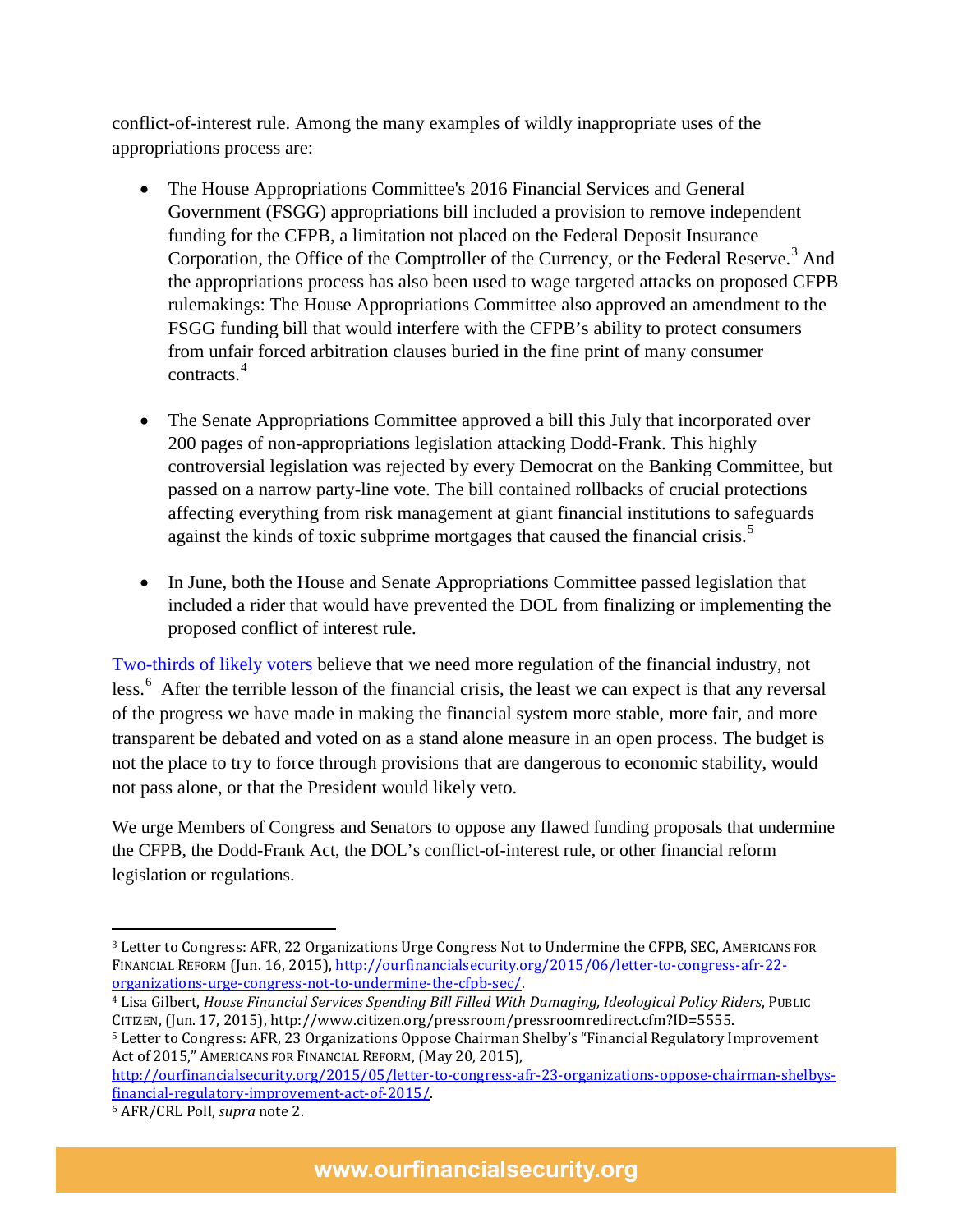Sincerely,

## *National Signatories*

AFL-CIO Alliance for a Just Society Allied Progress American Federation of State, County and Municipal Employees (AFSCME) Americans for Financial Reform Center for Digital Democracy Center for Effective Government Center For Responsible Lending Communications Workers of America Consumer Action Consumer Federation of America Consumers Union Demos The Leadership Conference on Civil and Human Rights Main Street Alliance **NAACP** National Advocacy Center of the Sisters of the Good Shepherd National Association of Consumer Advocates National Coalition for Asian Pacific American Community Development National Community Reinvestment Coalition National Consumer Law Center (on behalf of its low income clients) National Council of La Raza National Fair Housing Alliance PICO National Network Privacy Rights Clearinghouse Public Citizen ReFund America Project at the Roosevelt Institute The Other 98% U.S. PIRG UNITE HERE United Church of Christ Justice & Witness Ministries

## *State and Local Signatories*

Affordable Homeownership Foundation, FL AL Arise, AL Alabama Appleseed Center for Law & Justice, Inc., AL Alabama Arise, AL Alabama NAACP, AL Alaska Public Interest Research Group, AK Albany County Rural Housing Alliance, Inc., NY Arizona PIRG, AZ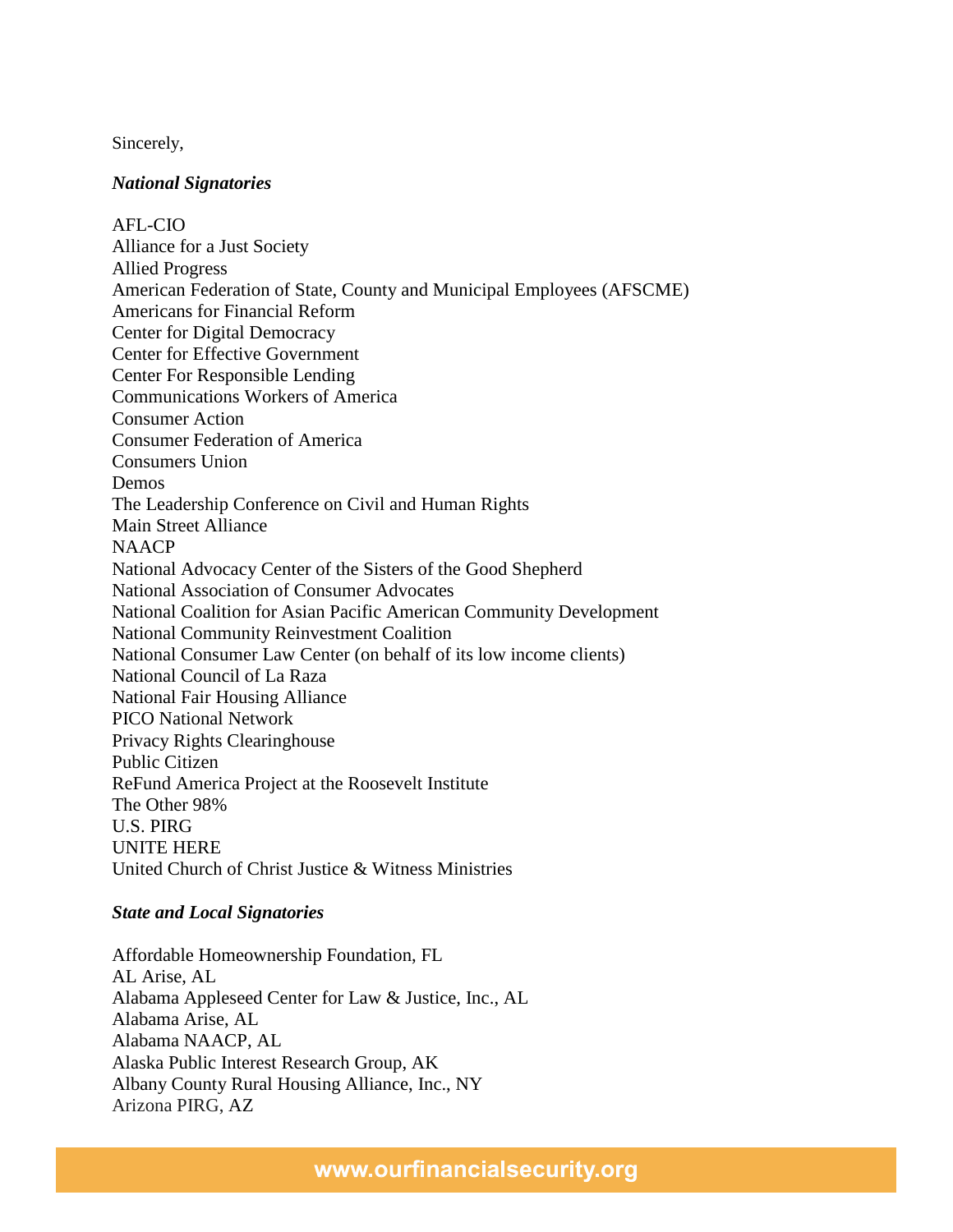Arkansans Against Abusive Payday Lending, AR Arkansas Community Organizations, AR ARLA, AL Berks Community Action Program, Inc., PA Birmingham Faith in Action, AL California Reinvestment Coalition, AZ CALPIRG, CA Center for Economic Integrity - Arizona, AR Center for Economic Integrity - New Mexico Office, NM Center for Financial Social Work, NC Center for Public Policy Priorities, TX Central New York Citizens in Action, Inc., NY Citizens Creative, PA Cleveland Housing Network, OH Cocke County Habitat for Humanity, TN Connecticut Association for Human Services, CT ConnPIRG, CT Consumer Federation SE, FL Consumers Council of Missouri, MO Consumers for Auto Reliability and Safety, CA CoPIRG, CO CW Homes, LA Cypress Hills Local Development Corporation , NY Delaware Alliance for Community Advancement, DE Delaware Community Reinvestment, DE Empire Justice Center, NY Fair Housing Center of Central Indiana, IN Fair Housing Council of Central California, CA Financial Pathways of the Piedmont, MT First Presbyterian Church of Birmingham, AL Florida Alliance for Consumer Protection, FL Florida PIRG, FL GCFG, LLC, PA Georgia PIRG, GA Georgia Rural Urban Summit, GA Gowen Consulting, AL Granite State Organizing Project , NH Habitat for Humanity of Charlotte, NC Homeless & Housing Coalition of Kentucky, KY Housing Alliance of Pennsylvania , PA Housing Community Development Network of NJ, NJ Housing Help Inc., NY Illinois PIRG, IL IN/KY Synod Payday Lending Task Force, IN Indiana Association for Community Economic Development, IN Iowa Citizens for Community Improvement, IA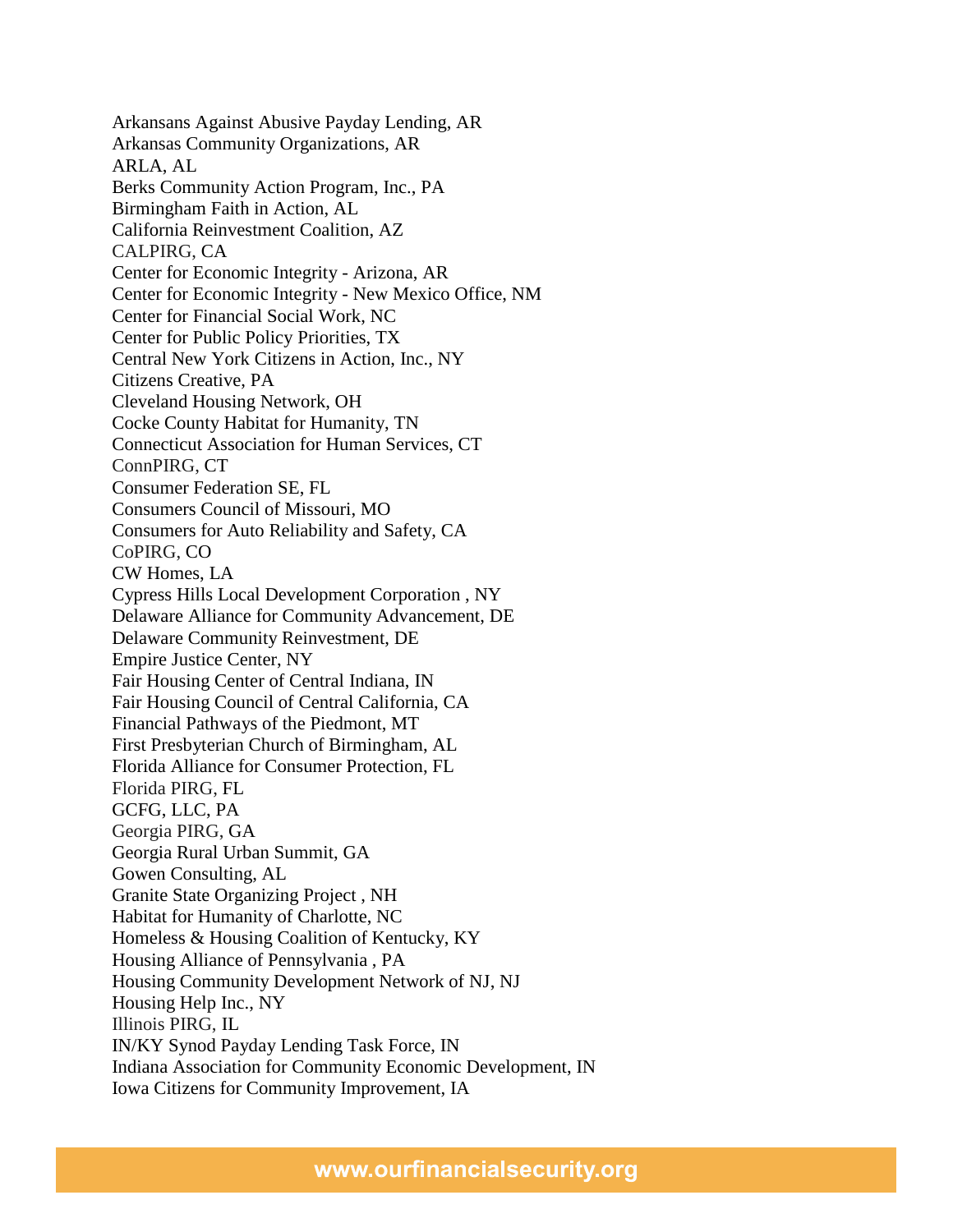Iowa PIRG, IA Jacobs Keeley, PLLC, FL Jewish Alliance of Greater Rhode Island, RI Just Dance, IL Kentucky Coalition for Responsible Lending, KY Kentucky Equal Justice Center, KY Keystone Progress, PA Knoll Creek Siberians, IN Law Foundation of Silicon Valley, CA Law Office of Philip H. Cahalin, LA Lawyers for the Arts, WI Legal Assistance Resource Center of Connecticut, Inc., CT Legal Services of Southern Piedmont, NC Louisiana Budget Project, LA Lyon & Associates, NM Maryland CASH Campaign, MD Maryland Consumer Rights Coalition, MD Maryland PIRG, MD Massachusetts Public Interest Research Group, MASSPIRG, MA MASSPIRG, MA MHANY Management Inc., NY MHDC, CA Miami Valley Fair Housing Center, OH Michigan United, MI Montana Organizing Project, a project of Alliance or a Just Society, MT Montebello Housing Development Corporation, CA MoPIRG, MO Mountain State Justice, WV Mutual Housing Association of New York Management inc, NY NCLA Interfaith, LA NCPIRG, NC NeighborWorks Blackstone River Valley, RI Nela Interfaith, LA New Jersey Citizen Action, NJ New Jersey Tenants Organization, NJ New Level Community Development Corp, TN NHPIRG, NH NJ PIRG, NJ NMPIRG, NM Northern and Central Louisiana Interfaith, LA Ohio Partners for Affordable Energy, OH Ohio PIRG, OH Opportunity Fund, CA Oregon PIRG (OSPIRG), OR Orrville Area United Way, NY PA Council of Chapters, Military Officers Association of America, PA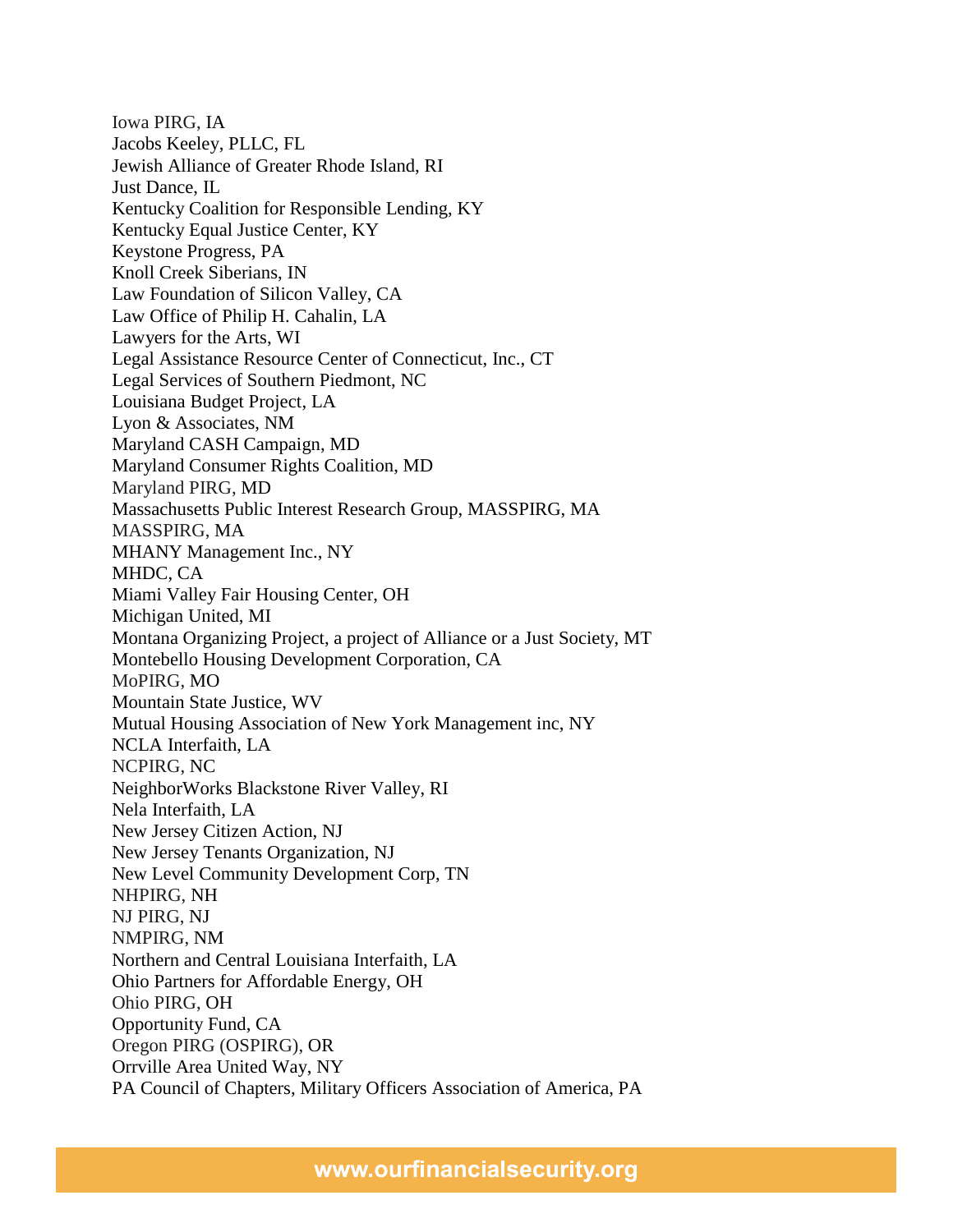Paradise Baptist Church, LA Partners In Community Building, Inc., IL PathWays PA, PA PennPIRG, PA Pennsylvania Public Interest Network, PA PIRG in Michigan (PIRGIM), MI Pisgah Legal Services, NC PLAN Action Fund, NM Pratt Area Community Council, NY Project IRENE, IL Public Justice Center, MD Redeemer Hospitality Mission, IN Rhode Island Interfaith Coalition to Reduce Poverty With Faith, RI RIPIRG, RI Samaritan Counseling Center of Greater Birmingham, AL Sarah Poriss LLC, CO Sisters of the Holy Spirit, TN Society Saint Vincent de Paul, Philadelphia, PA Syracuse Habitat for Humanity, Inc., NY Tewa Women United, NJ Texas Appleseed, TX TexPIRG, TX The Bell Policy Center, CA The Midas Collaborative, MA THE ONE LESS FOUNDATION, PA The Women's Fund of Greater Birmingham, AL Tuscaloosa Citizens Against Predatory Lending, AL US Uncut of Silver City, New Mexico, NM Vermont Public Interest Research Group, VT Virginia Poverty Law Center, VA WashPIRG, WA West Virginia Center on Budget and Policy, WV WISPIRG, WI Woodstock Institute, IL YWCA Central Alabama, AL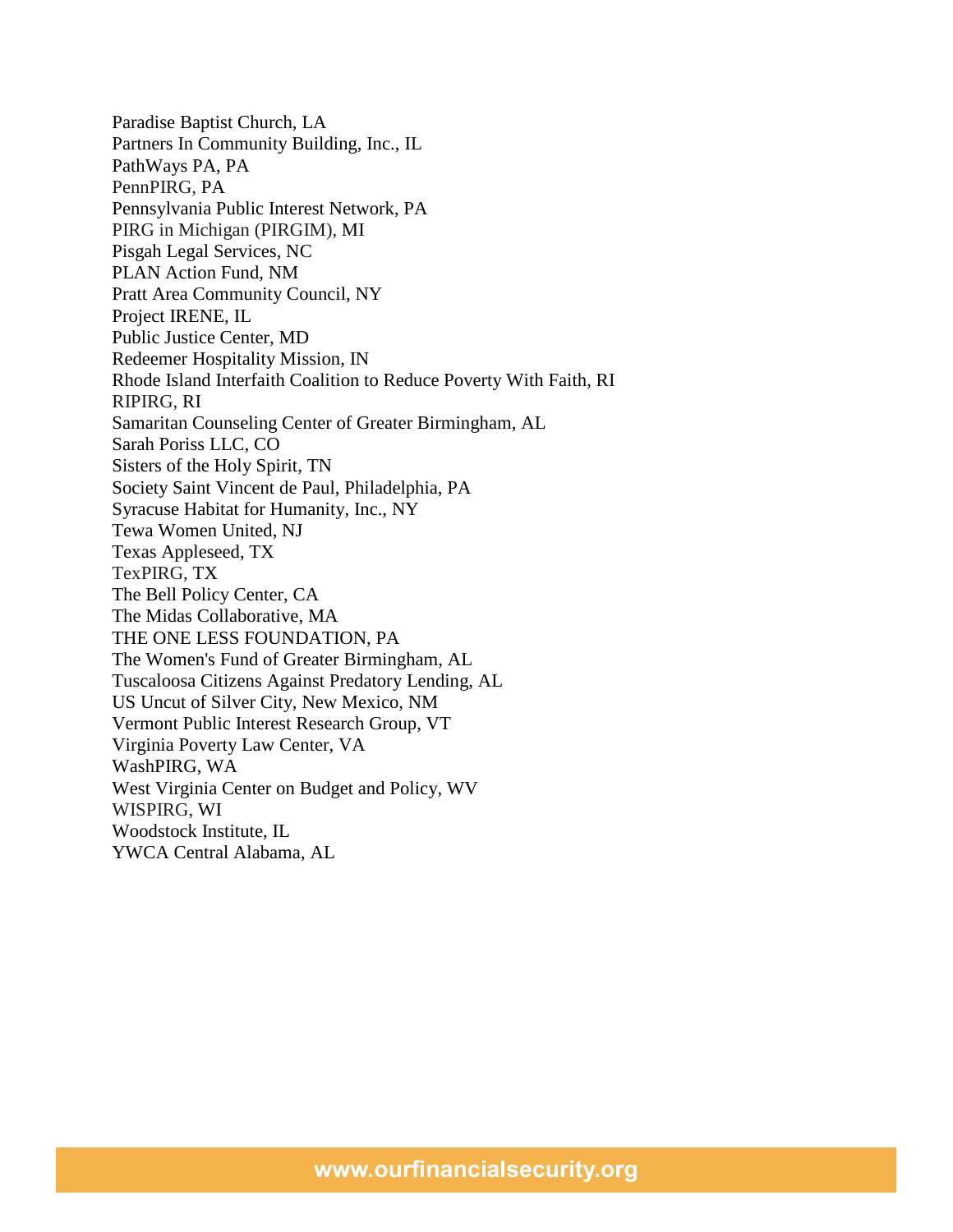# **Following are the partners of Americans for Financial Reform.**

*All the organizations support the overall principles of AFR and are working for an accountable, fair and secure financial system. Not all of these organizations work on all of the issues covered by the coalition or have signed on to every statement.*

- AARP
- A New Way Forward
- AFL-CIO
- AFSCME
- Alliance For Justice
- American Income Life Insurance
- American Sustainable Business Council
- Americans for Democratic Action, Inc.
- Americans United for Change
- Campaign for America's Future
- Campaign Money
- Center for Digital Democracy
- Center for Economic and Policy Research
- Center for Economic Progress
- Center for Media and Democracy
- Center for Responsible Lending
- Center for Justice and Democracy
- Center of Concern
- Center for Effective Government
- Change to Win
- Clean Yield Asset Management
- Coastal Enterprises Inc.
- Color of Change
- Common Cause
- Communications Workers of America
- Community Development Transportation Lending Services
- Consumer Action
- Consumer Association Council
- Consumers for Auto Safety and Reliability
- Consumer Federation of America
- Consumer Watchdog
- Consumers Union
- Corporation for Enterprise Development
- CREDO Mobile
- CTW Investment Group
- Demos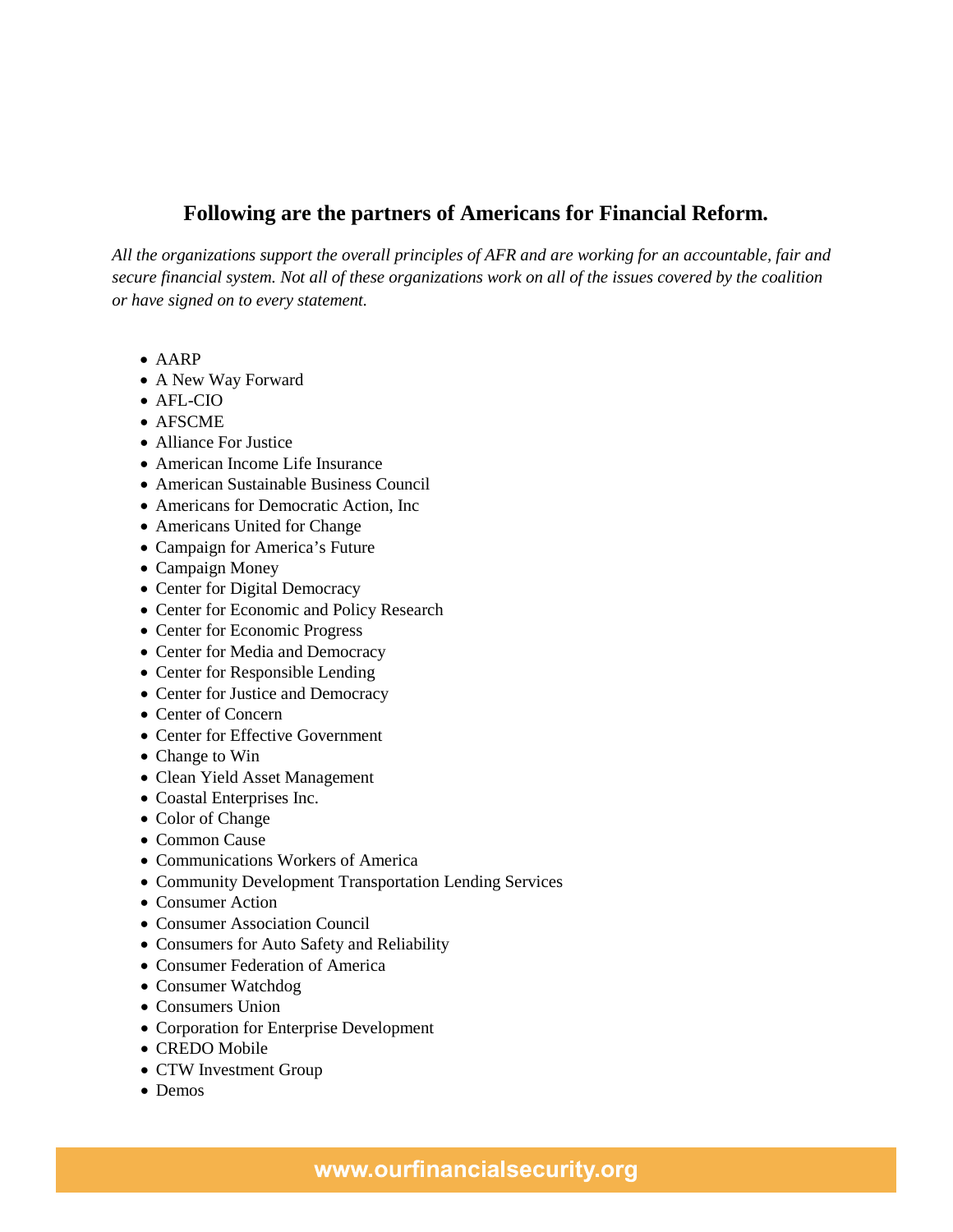- Economic Policy Institute
- Essential Action
- Green America
- Greenlining Institute
- Good Business International
- Government Accountability Project
- HNMA Funding Company
- Home Actions
- Housing Counseling Services
- Home Defenders League
- Information Press
- Institute for Agriculture and Trade Policy
- Institute for Global Communications
- Institute for Policy Studies: Global Economy Project
- International Brotherhood of Teamsters
- Institute of Women's Policy Research
- Krull & Company
- Laborers' International Union of North America
- Lawyers' Committee for Civil Rights Under Law
- Main Street Alliance
- Move On
- NAACP
- NASCAT
- National Association of Consumer Advocates
- National Association of Neighborhoods
- National Community Reinvestment Coalition
- National Consumer Law Center (on behalf of its low-income clients)
- National Consumers League
- National Council of La Raza
- National Council of Women's Organizations
- National Fair Housing Alliance
- National Federation of Community Development Credit Unions
- National Housing Resource Center
- National Housing Trust
- National Housing Trust Community Development Fund
- National NeighborWorks Association
- National Nurses United
- National People's Action
- National Urban League
- Next Step
- OpenTheGovernment.org
- Opportunity Finance Network
- Partners for the Common Good
- PICO National Network
- Progress Now Action
- Progressive States Network
- Poverty and Race Research Action Council
- Public Citizen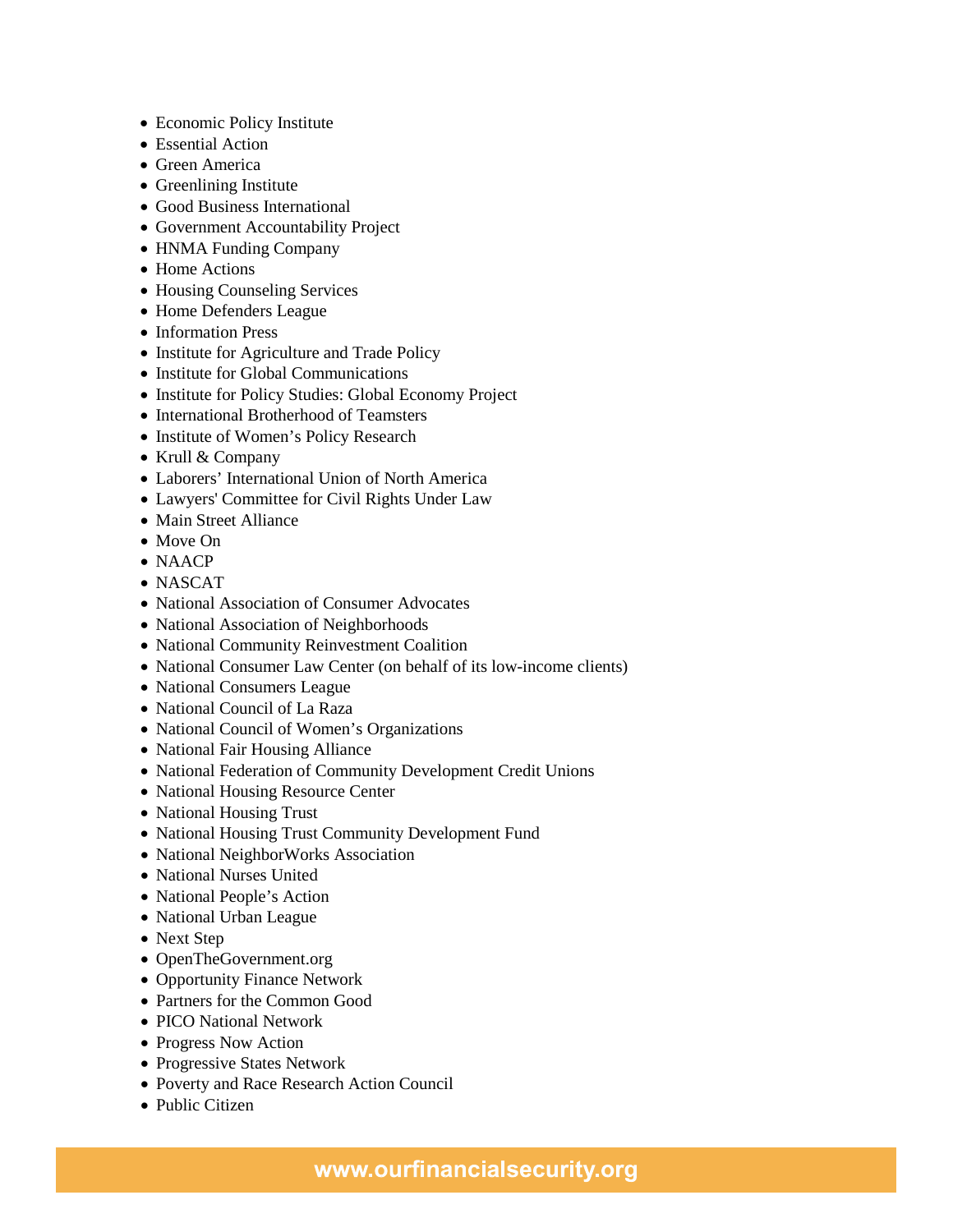- Sargent Shriver Center on Poverty Law
- SEIU
- State Voices
- Taxpayer's for Common Sense
- The Association for Housing and Neighborhood Development
- The Fuel Savers Club
- The Leadership Conference on Civil and Human Rights
- The Seminal
- TICAS
- U.S. Public Interest Research Group
- UNITE HERE
- United Food and Commercial Workers
- United States Student Association
- USAction
- Veris Wealth Partners
- Western States Center
- We the People Now
- Woodstock Institute
- World Privacy Forum
- UNET
- Union Plus
- Unitarian Universalist for a Just Economic Community

## *List of State and Local Partners*

- Alaska PIRG
- Arizona PIRG
- Arizona Advocacy Network
- Arizonans For Responsible Lending
- Association for Neighborhood and Housing Development NY
- Audubon Partnership for Economic Development LDC, New York NY
- BAC Funding Consortium Inc., Miami FL
- Beech Capital Venture Corporation, Philadelphia PA
- California PIRG
- California Reinvestment Coalition
- Century Housing Corporation, Culver City CA
- CHANGER NY
- Chautauqua Home Rehabilitation and Improvement Corporation (NY)
- Chicago Community Loan Fund, Chicago IL
- Chicago Community Ventures, Chicago IL
- Chicago Consumer Coalition
- Citizen Potawatomi CDC, Shawnee OK
- Colorado PIRG
- Coalition on Homeless Housing in Ohio
- Community Capital Fund, Bridgeport CT
- Community Capital of Maryland, Baltimore MD
- Community Development Financial Institution of the Tohono O'odham Nation, Sells AZ
- Community Redevelopment Loan and Investment Fund, Atlanta GA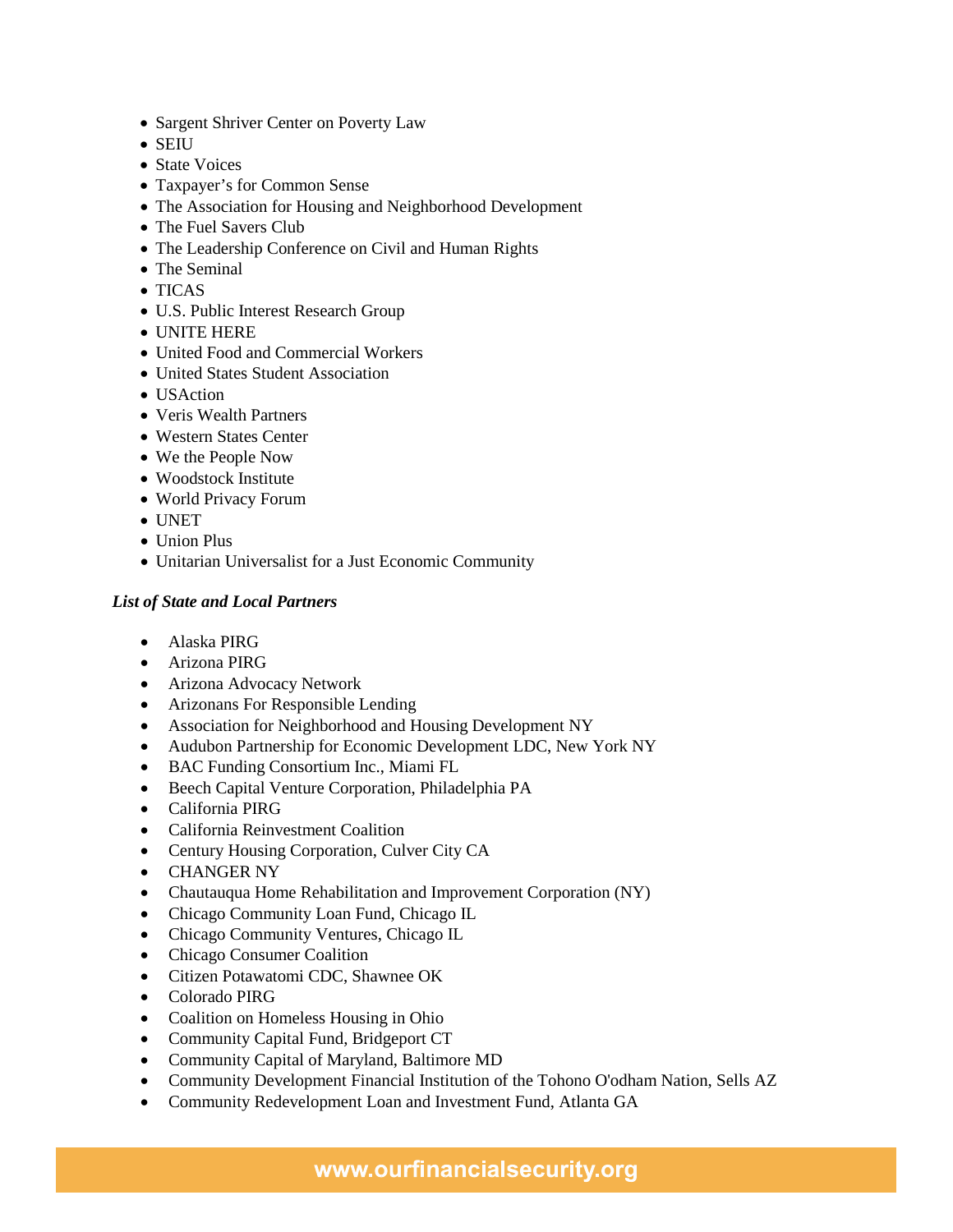- Community Reinvestment Association of North Carolina
- Community Resource Group, Fayetteville A
- Connecticut PIRG
- Consumer Assistance Council
- Cooper Square Committee (NYC)
- Cooperative Fund of New England, Wilmington NC
- Corporacion de Desarrollo Economico de Ceiba, Ceiba PR
- Delta Foundation, Inc., Greenville MS
- Economic Opportunity Fund (EOF), Philadelphia PA
- Empire Justice Center NY
- Empowering and Strengthening Ohio's People (ESOP), Cleveland OH
- Enterprises, Inc., Berea KY
- Fair Housing Contact Service OH
- Federation of Appalachian Housing
- Fitness and Praise Youth Development, Inc., Baton Rouge LA
- Florida Consumer Action Network
- Florida PIRG
- Funding Partners for Housing Solutions, Ft. Collins CO
- Georgia PIRG
- Grow Iowa Foundation, Greenfield IA
- Homewise, Inc., Santa Fe NM
- Idaho Nevada CDFI, Pocatello ID
- Idaho Chapter, National Association of Social Workers
- Illinois PIRG
- Impact Capital, Seattle WA
- Indiana PIRG
- Iowa PIRG
- Iowa Citizens for Community Improvement
- JobStart Chautauqua, Inc., Mayville NY
- La Casa Federal Credit Union, Newark NJ
- Low Income Investment Fund, San Francisco CA
- Long Island Housing Services NY
- MaineStream Finance, Bangor ME
- Maryland PIRG
- Massachusetts Consumers' Coalition
- MASSPIRG
- Massachusetts Fair Housing Center
- Michigan PIRG
- Midland Community Development Corporation, Midland TX
- Midwest Minnesota Community Development Corporation, Detroit Lakes MN
- Mile High Community Loan Fund, Denver CO
- Missouri PIRG
- Mortgage Recovery Service Center of L.A.
- Montana Community Development Corporation, Missoula MT
- Montana PIRG
- New Economy Project
- New Hampshire PIRG
- New Jersey Community Capital, Trenton NJ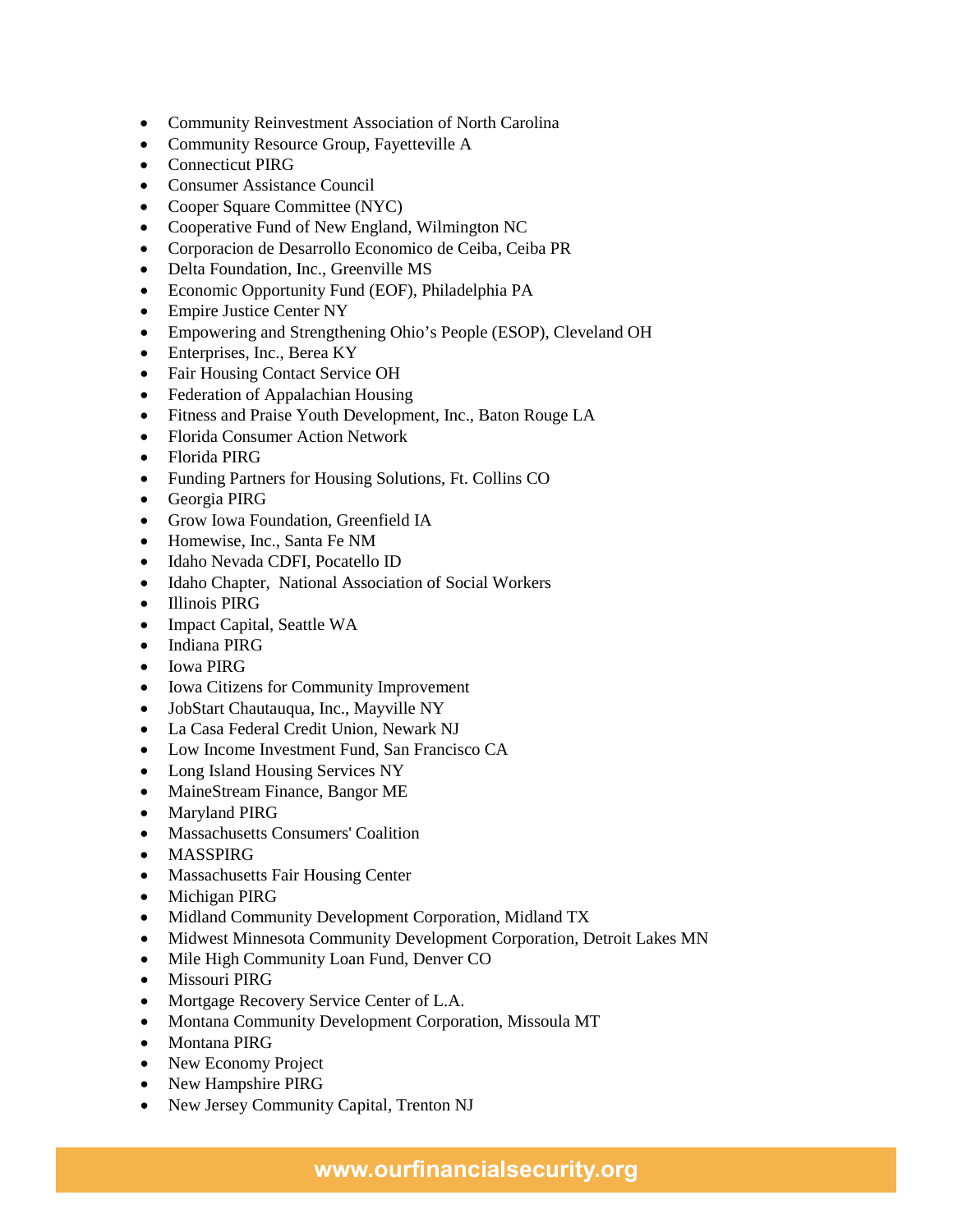- New Jersey Citizen Action
- New Jersey PIRG
- New Mexico PIRG
- New York PIRG
- New York City Aids Housing Network
- New Yorkers for Responsible Lending
- NOAH Community Development Fund, Inc., Boston MA
- Nonprofit Finance Fund, New York NY
- Nonprofits Assistance Fund, Minneapolis M
- North Carolina PIRG
- Northside Community Development Fund, Pittsburgh PA
- Ohio Capital Corporation for Housing, Columbus OH
- Ohio PIRG
- OligarchyUSA
- Oregon State PIRG
- Our Oregon
- PennPIRG
- Piedmont Housing Alliance, Charlottesville VA
- Michigan PIRG
- Rocky Mountain Peace and Justice Center, CO
- Rhode Island PIRG
- Rural Community Assistance Corporation, West Sacramento CA
- Rural Organizing Project OR
- San Francisco Municipal Transportation Authority
- Seattle Economic Development Fund
- Community Capital Development
- TexPIRG
- The Fair Housing Council of Central New York
- The Loan Fund, Albuquerque NM
- Third Reconstruction Institute NC
- Vermont PIRG
- Village Capital Corporation, Cleveland OH
- Virginia Citizens Consumer Council
- Virginia Poverty Law Center
- War on Poverty Florida
- WashPIRG
- Westchester Residential Opportunities Inc.
- Wigamig Owners Loan Fund, Inc., Lac du Flambeau WI
- WISPIRG

## *Small Businesses*

- Blu
- Bowden-Gill Environmental
- Community MedPAC
- Diversified Environmental Planning
- Hayden & Craig, PLLC
- Mid City Animal Hospital, Pheonix AZ